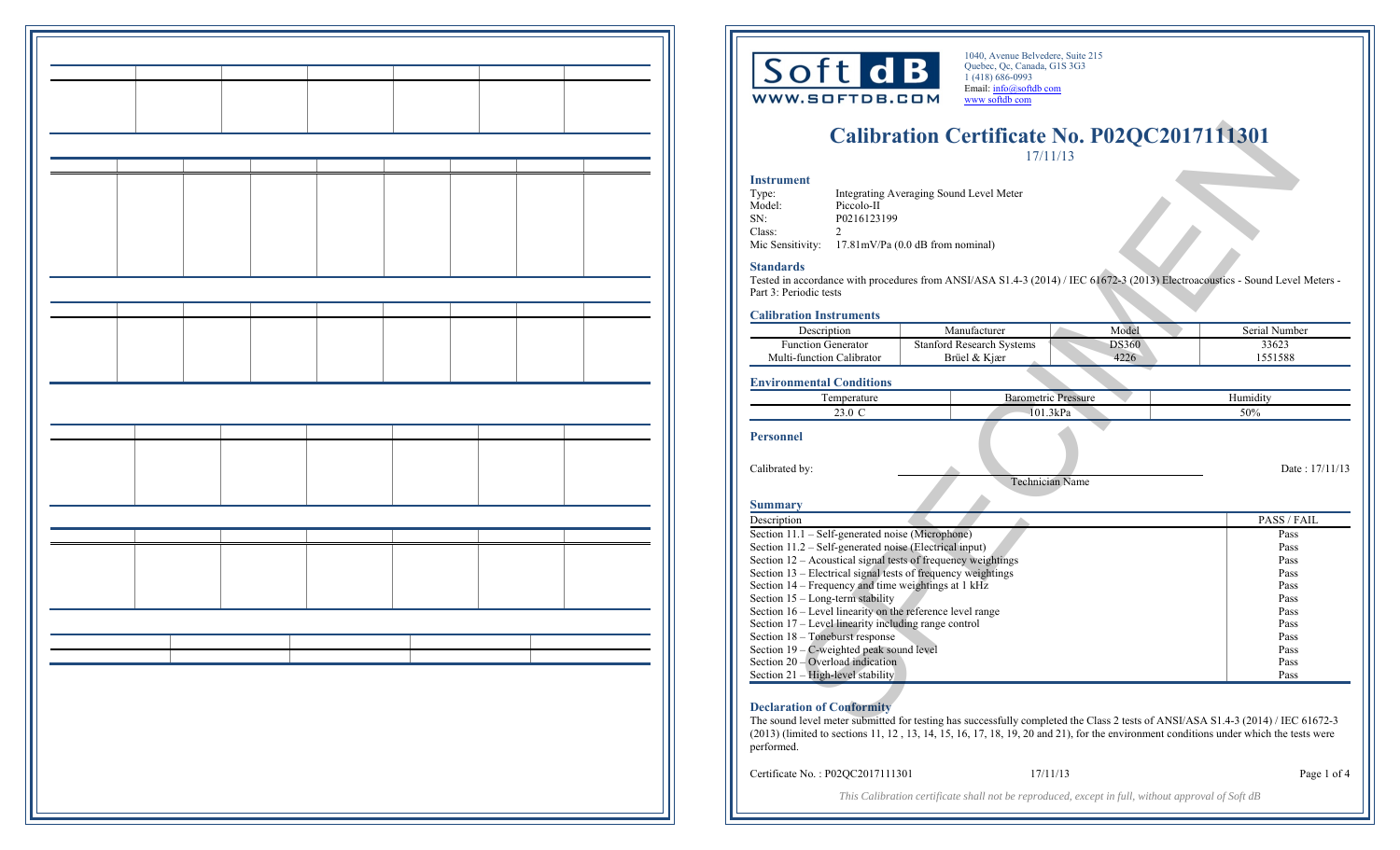

Conformity to IEC 61672-3 – Section 12, Class 2: Pass

Certificate No. : P02QC2017111301

17/11/13 Page 2 of 4

*This Calibration certificate shall not be reproduced, except in full, without approval of Soft dB*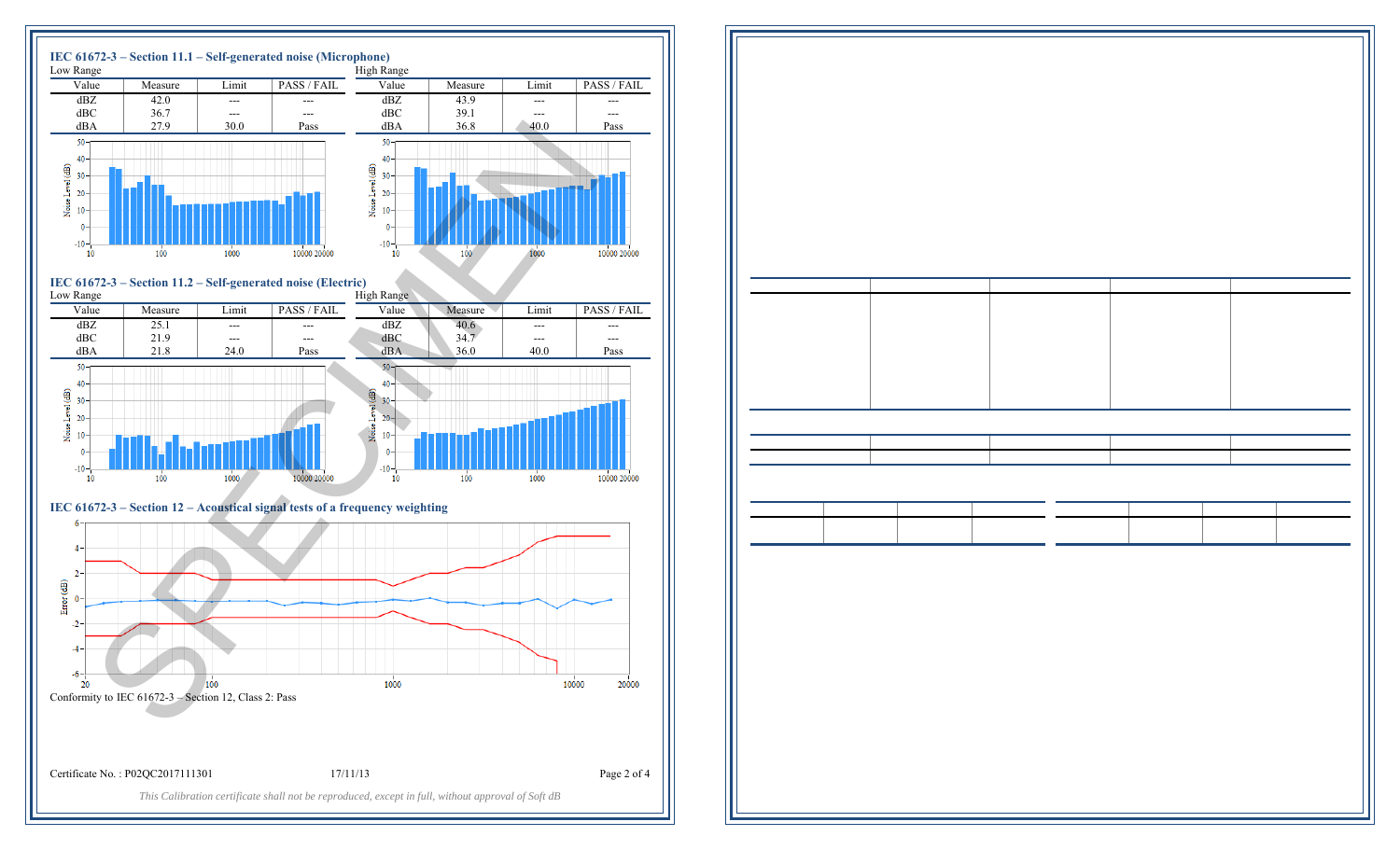